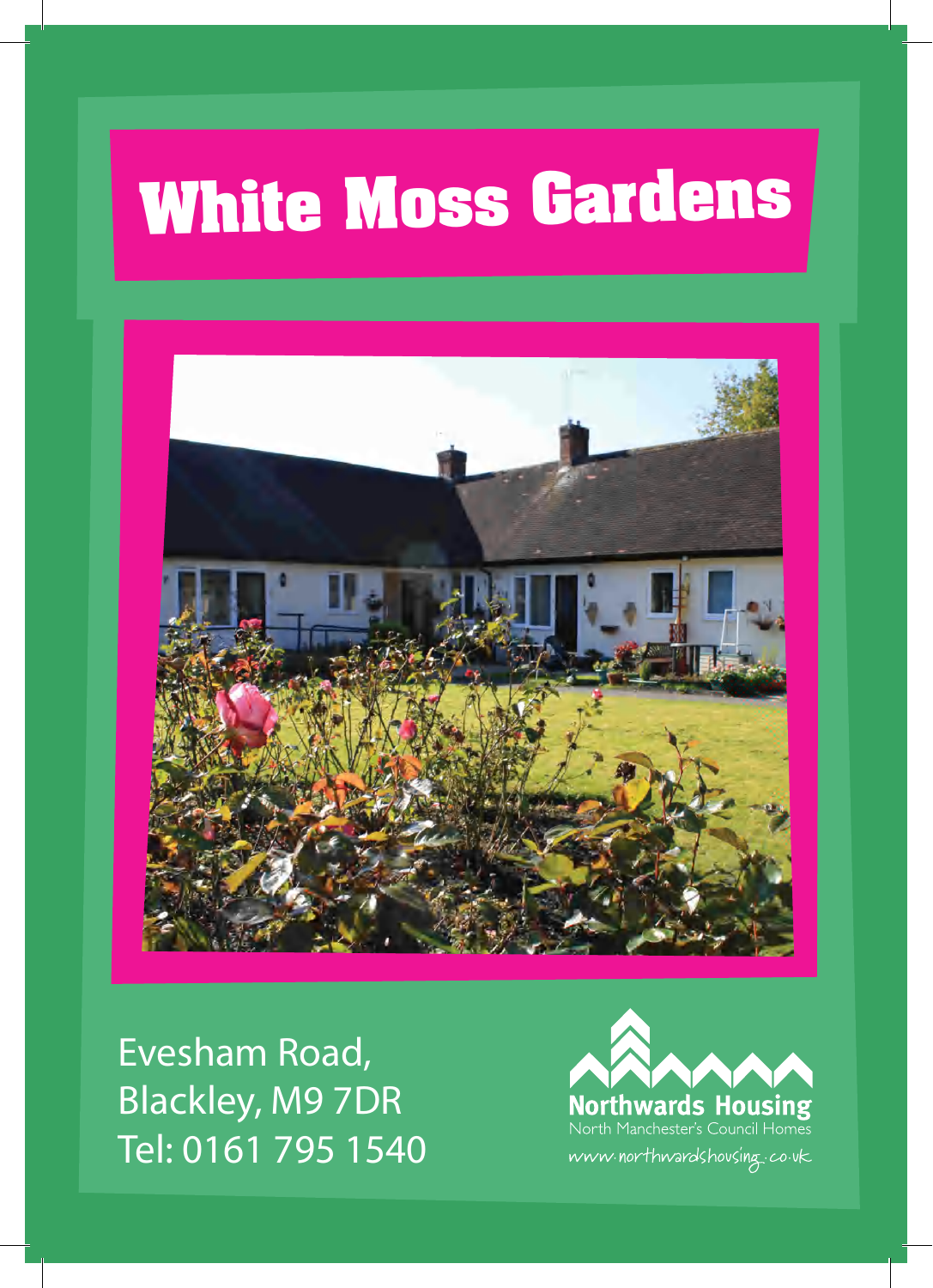## White Moss Gardens is a beautiful complex boasting a range of fantastic features, including:

- • 28 one bedroom bungalows
- • A Warden Call System
- • On-site Scheme Manager Service
- • Landscaped Gardens
- Affordable rents



Ann Marie Austin will visit or contact you daily. She will provide advice, information and support on all housing related matters.





- • Local shops and post office within walking distance
- • Nearby medical centre and chemist
- • Nearby parks and leisure facilities
- Close to major bus routes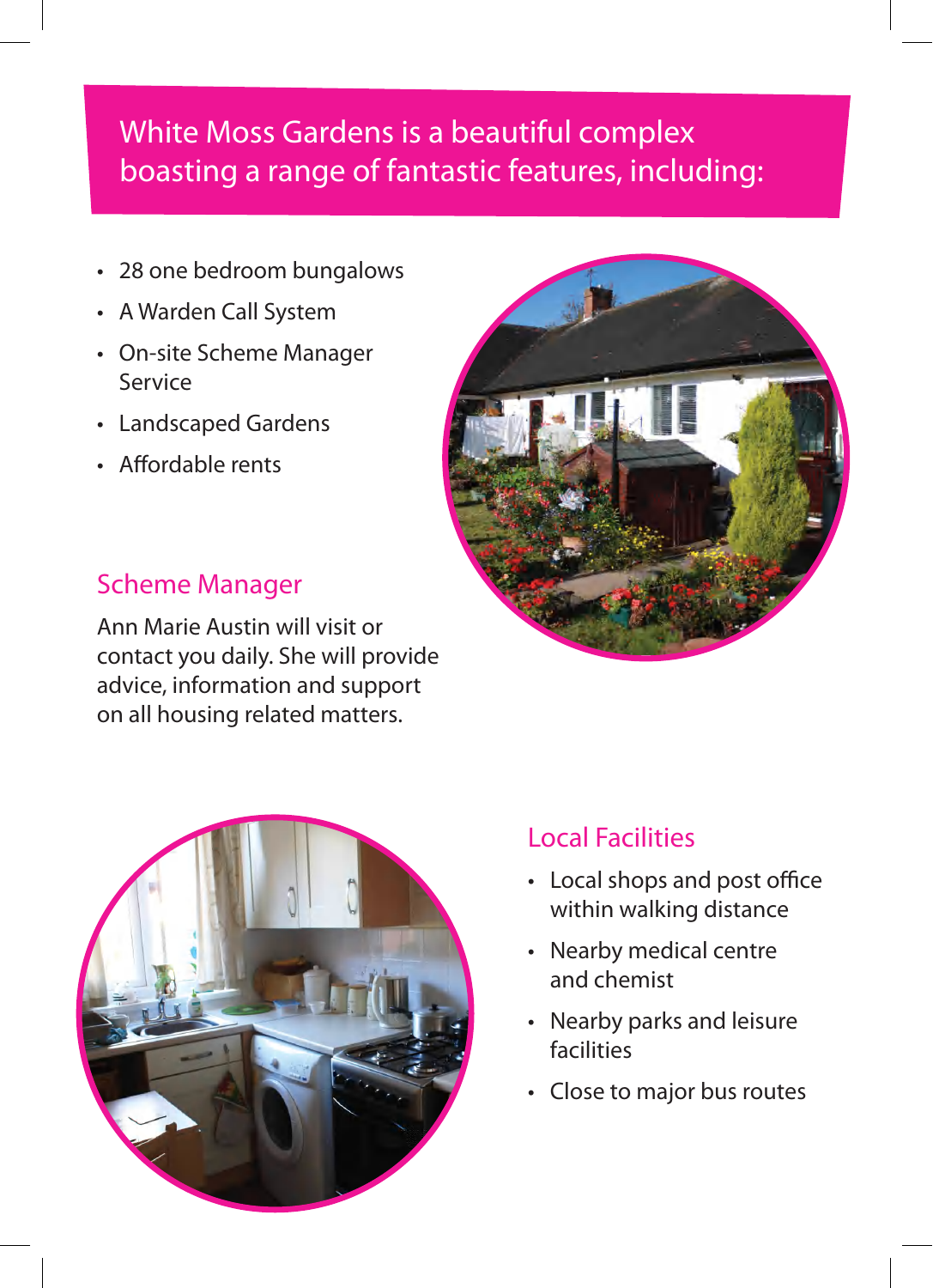## Scheme Activities

There's lots going on at White Moss, and Ann Marie helps to organise and support…

- Trips to different places
- • Arts and crafts
- Health and well-being activities
- Breakfast Club
- Coffee mornings
- • Various social events

For further information about the scheme, please contact Ann Marie on 0161 795 1540 or email a.austin@northwardshousing.co.uk.